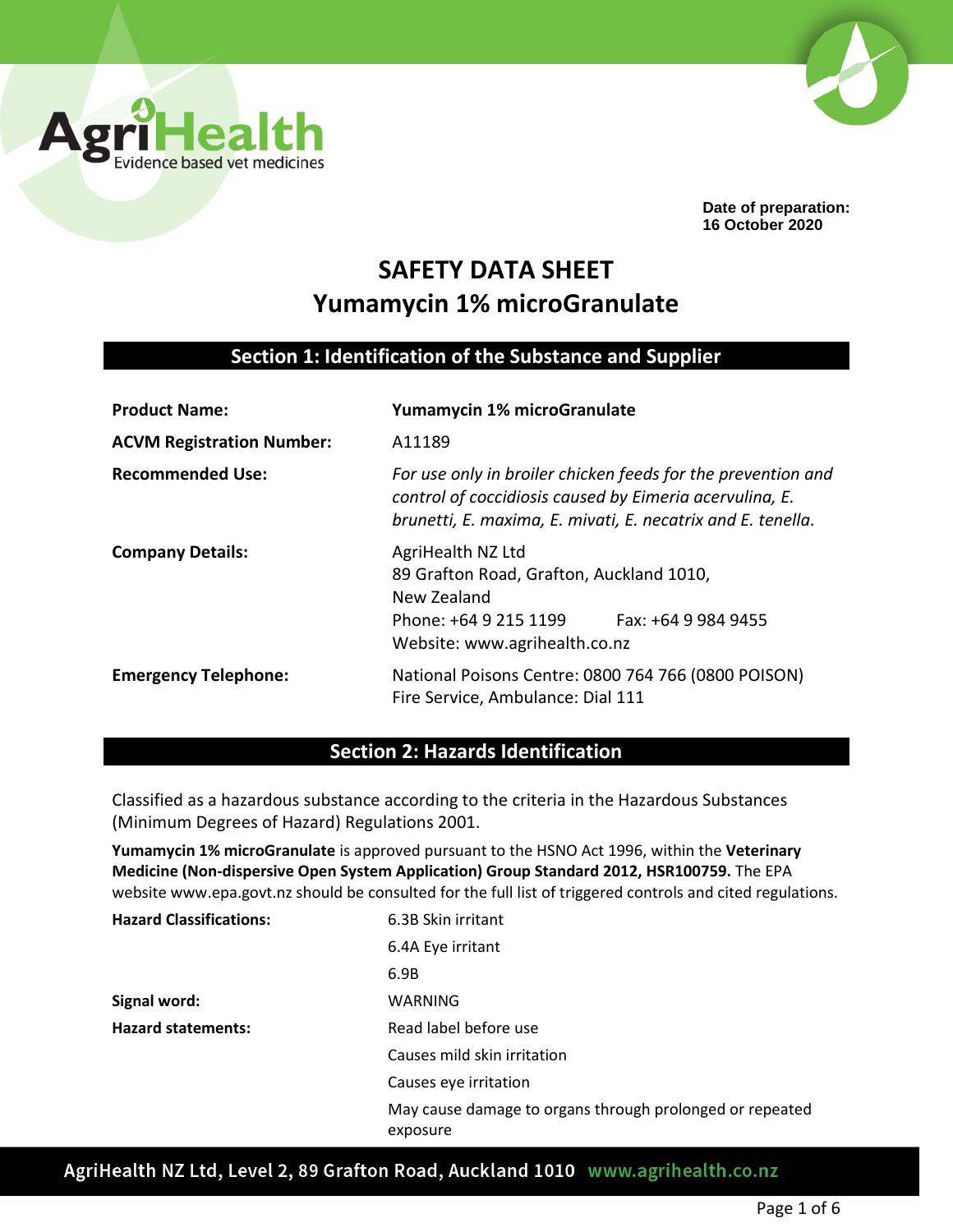**Precautionary statements:** Wash hands and exposed skin thoroughly after handling Do not breathe dust

# **Section 3: Composition / Information on Ingredients**

#### **Product Components:**

| <b>Name</b>              | <b>CAS Number</b> | Concentration |
|--------------------------|-------------------|---------------|
| Maduramicin ammonium     | 84878-61-5        | 1%            |
| Non-hazardous components | N/A               | 99%           |

N/A = not applicable or not available

# **Section 4: First Aid Measures**

| <b>General information:</b>  | For advice contact the National Poisons Centre on 0800 POISON<br>(0800 764 766) or a doctor. If medical advice is needed, have product<br>container or label at hand.                           |
|------------------------------|-------------------------------------------------------------------------------------------------------------------------------------------------------------------------------------------------|
| <b>After inhalation:</b>     | Remove to fresh air and keep at rest in a position comfortable for<br>breathing. If you feel unwell, get medical advice/attention.                                                              |
| After contact with skin:     | Remove immediately all contaminated clothing and wash before<br>reuse. Rinse skin with water/shower. If skin irritation or rash occurs,<br>or if you feel unwell: Get medical advice/attention. |
| After contact with eyes:     | Rinse cautiously with water for several minutes. Remove contact<br>lenses if present and easy to do. Continue rinsing. If eye irritation<br>develops, get medical advice/attention.             |
| After ingestion:             | Rinse mouth. Do not induce vomiting. Immediately call the National<br>Poisons Centre 0800 POISON (0800 764 766) or a doctor/physician.                                                          |
| <b>Workplace Facilities:</b> | No special facilities are required.                                                                                                                                                             |
|                              | Notes for Medical Personnel: Treat exposed patients symptomatically.                                                                                                                            |

# **Section 5: Fire Fighting Measures**

| Type of hazard:                | Non-flammable                                                                                                   |
|--------------------------------|-----------------------------------------------------------------------------------------------------------------|
| <b>Fire Hazard Properties:</b> | This material is assumed to be combustible.                                                                     |
|                                | <b>Extinguishing Media and Methods:</b> Water spray, dry powder, carbon dioxide, or foam                        |
| <b>Hazchem Code:</b>           | N/A                                                                                                             |
|                                | Recommended Protective Clothing: Wear full protective clothing and self-contained breathing<br>apparatus (SCBA) |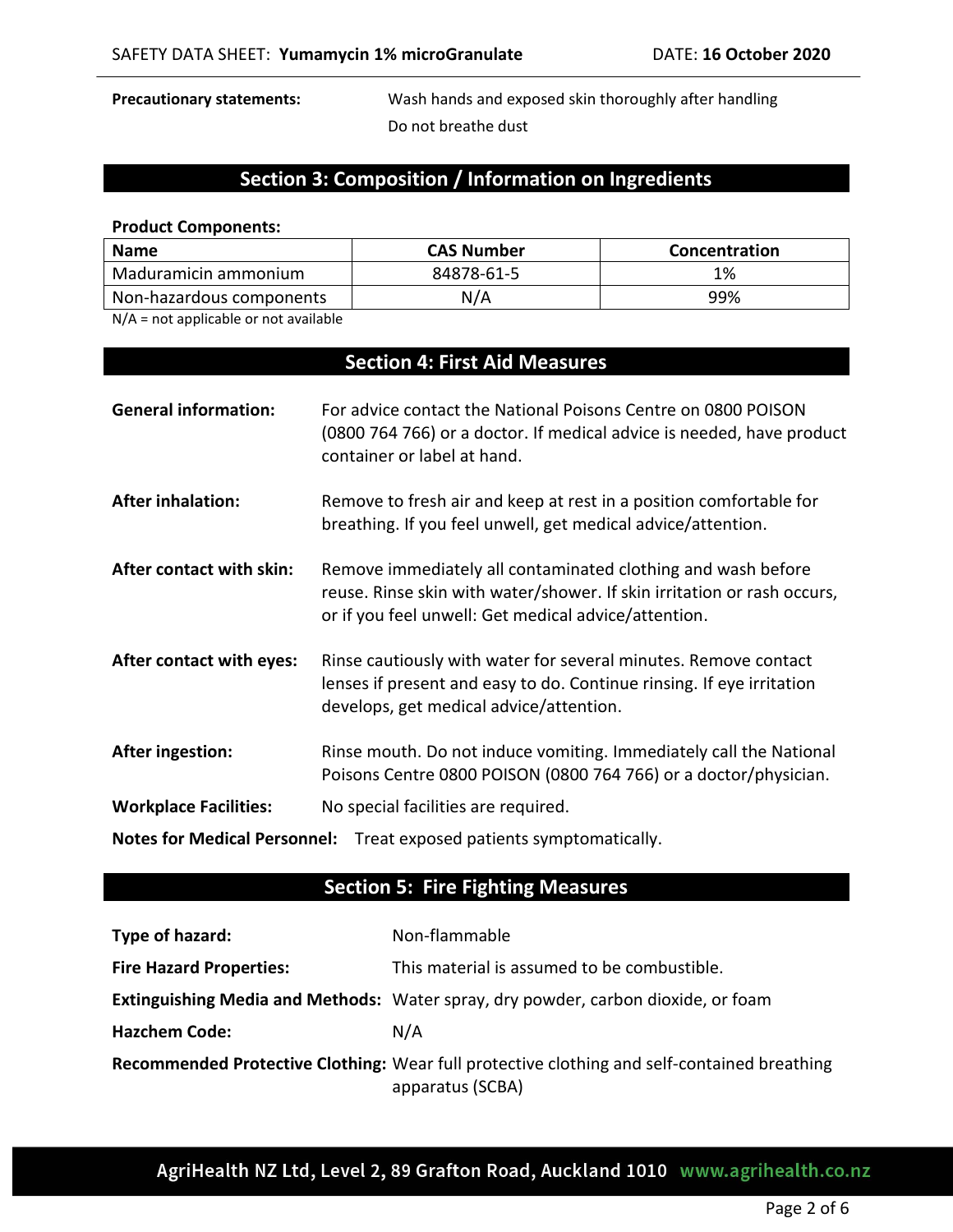## **Section 6: Accidental Release Measures**

**Personal precautions:** Wear suitable protective clothing including eye protection.

**Methods for cleaning up:** Restrict access to contaminated area. Prevent further spillage, and prevent spilled material from flowing onto adjacent land or into waterways. Retrieve intact containers from site. Place damaged containers into containment devices. Sweep up spillage and place the spillage into sealable containers for disposal. Avoid contamination of water courses or sewers. Dispose of waste safely.

## **Section 7: Handling and Storage**

| <b>Precautions for Safe Handling:</b>                 | Avoid the formation and deposition of dust.                                                                                                                                                                                                                                                         |
|-------------------------------------------------------|-----------------------------------------------------------------------------------------------------------------------------------------------------------------------------------------------------------------------------------------------------------------------------------------------------|
|                                                       | Provide exhaust ventilation if dust is formed.                                                                                                                                                                                                                                                      |
| Precautions for protection against fire and explosion |                                                                                                                                                                                                                                                                                                     |
| <b>Storage</b>                                        | Take precautionary measures against electrostatic loading.<br>Avoid formation of dust.<br>Observe the general rules of industrial fire protection.<br>Keep only in the original container.<br>Keep container tightly closed, cool and dry, avoiding direct<br>sunlight and temperatures above 25°C. |
| <b>Regulatory Requirements:</b>                       | An emergency response plan is not required for this<br>substance.                                                                                                                                                                                                                                   |
|                                                       |                                                                                                                                                                                                                                                                                                     |
|                                                       | Signage is not required for this substance.                                                                                                                                                                                                                                                         |
| <b>Certified Handlers:</b>                            | Not required                                                                                                                                                                                                                                                                                        |

## **Section 8: Exposure Control / Personal Protection**

| Personal protective equipment      |                                                             |
|------------------------------------|-------------------------------------------------------------|
| <b>General protective measures</b> | Do not inhale dust.                                         |
|                                    | Avoid contact with eyes and skin.                           |
| <b>Hygienic measures</b>           | Do not eat, drink or smoke during work time.                |
|                                    | Keep away from foodstuffs and beverages.                    |
|                                    | After worktime and during work intervals the affected skin  |
|                                    | areas must be thoroughly cleaned.                           |
| Hand protection:                   | Rubber gloves                                               |
| Eye protection:                    | Safety glasses with side protective shield                  |
| Skin protection:                   | Protective clothing                                         |
| <b>Respiratory protection:</b>     | Not normally required if good ventilation is maintained. If |

the operations involve the risk of exposure to dust, wear either a disposable filter and half mask or a non-disposable respirator.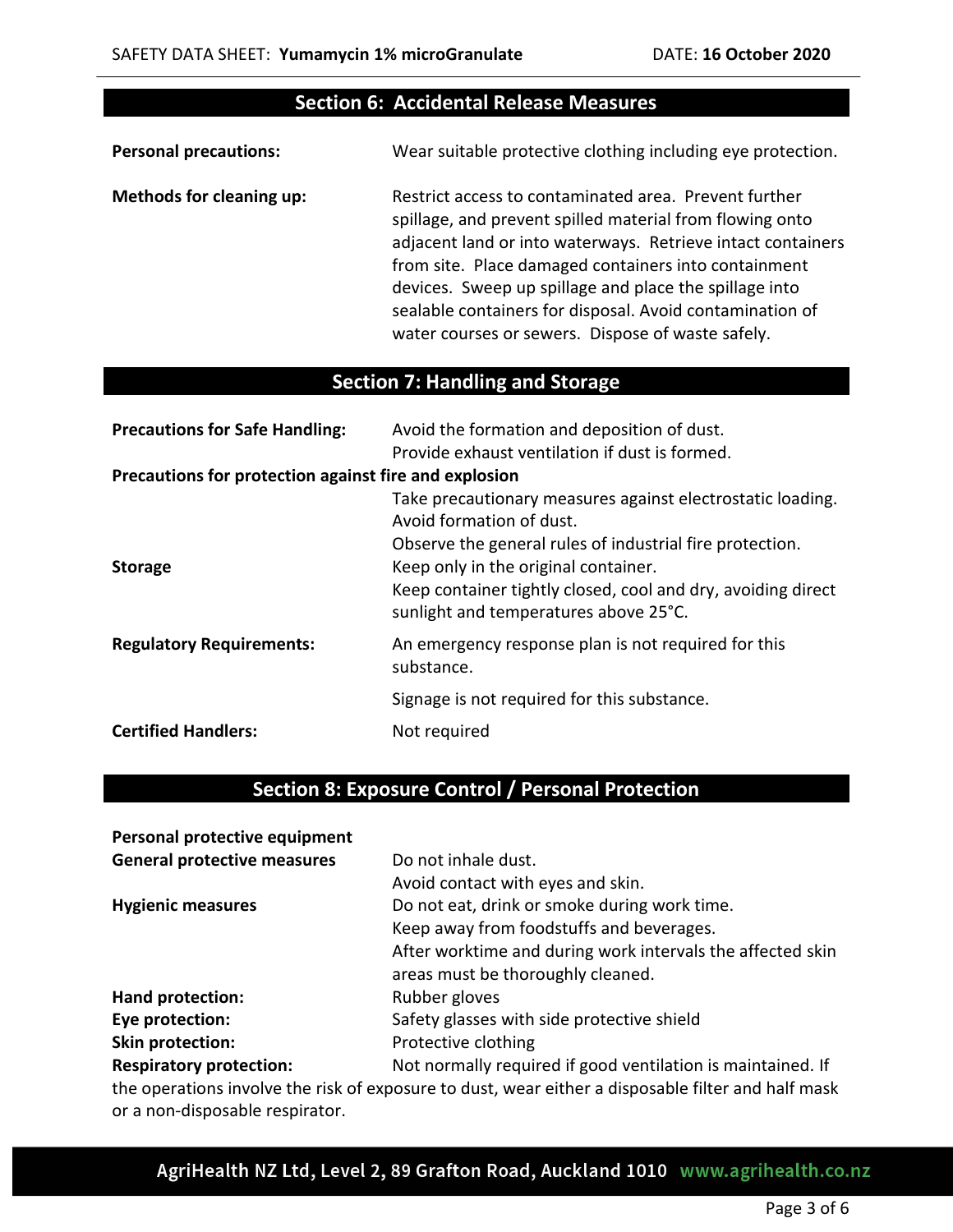## **Section 9: Physical and Chemical Properties**

| Appearance:       | Gran    |
|-------------------|---------|
| Physical state:   | Solid   |
| Color:            | Whit    |
| Boiling point:    | No a    |
| Melting point:    | $168 -$ |
| Vapour pressure:  | No a    |
| Vapour density:   | No a    |
| Relative density: | N/A     |
| Solubility:       | Insol   |
|                   |         |

**Granules** White No applicable information found 168 - 174 ° C No applicable information found No applicable information found Insoluble in water Soluble in chloroform and methanol

## **Section 10: Stability and Reactivity**

**Stability:** Stable under normal conditions and recommended use **Conditions to avoid** Do not mix with other chemicals. Avoid acids. **Hazardous decomposition products:** Risk of dust explosions.

## **Section 11: Toxicological Information**

| <b>HSNO Classification:</b>                                           | 6.3B, 6.4A, 6.9B                               |
|-----------------------------------------------------------------------|------------------------------------------------|
| <b>Acute oral toxicity</b><br>Mice:                                   |                                                |
| Maduramicin ammonium:                                                 | $LD50 = 35 mg/kg b.w.$                         |
| Yumamycin 1%:                                                         | LD50 >> 3500 mg/kg b.w.                        |
| Rats:                                                                 |                                                |
| Maduramicin ammonium:                                                 | $LD50 = 33 mg/kg b.w.$                         |
| Yumamycin 1%:                                                         | LD50 >> 3300 mg/kg b.w.                        |
| Chickens for fattening:                                               |                                                |
| Maduramicin ammonium:                                                 | LD50 = $20.0 - 20.8$ mg/kg b.w.                |
| Yumamycin 1%:                                                         | LD50 = 2000 - 2080 mg/kg b.w.                  |
| <b>Acute dermal toxicity</b>                                          |                                                |
| Maduramicin ammonium: albino rats: LD50 (male) = $9.40 \text{ mg/kg}$ | LD50 (female) = $7.90$ mg/kg                   |
| Yumamycin 1%: albino rats:                                            | LD50 (male and female) $>$ 2000 mg/kg          |
| <b>Acute inhalatory toxicity</b>                                      |                                                |
| Yumamycin 1%:                                                         | LC50 albino rats: $>$ 2954.9 mg/m <sup>3</sup> |
| <b>Eye irritation</b>                                                 |                                                |

AgriHealth NZ Ltd, Level 2, 89 Grafton Road, Auckland 1010 www.agrihealth.co.nz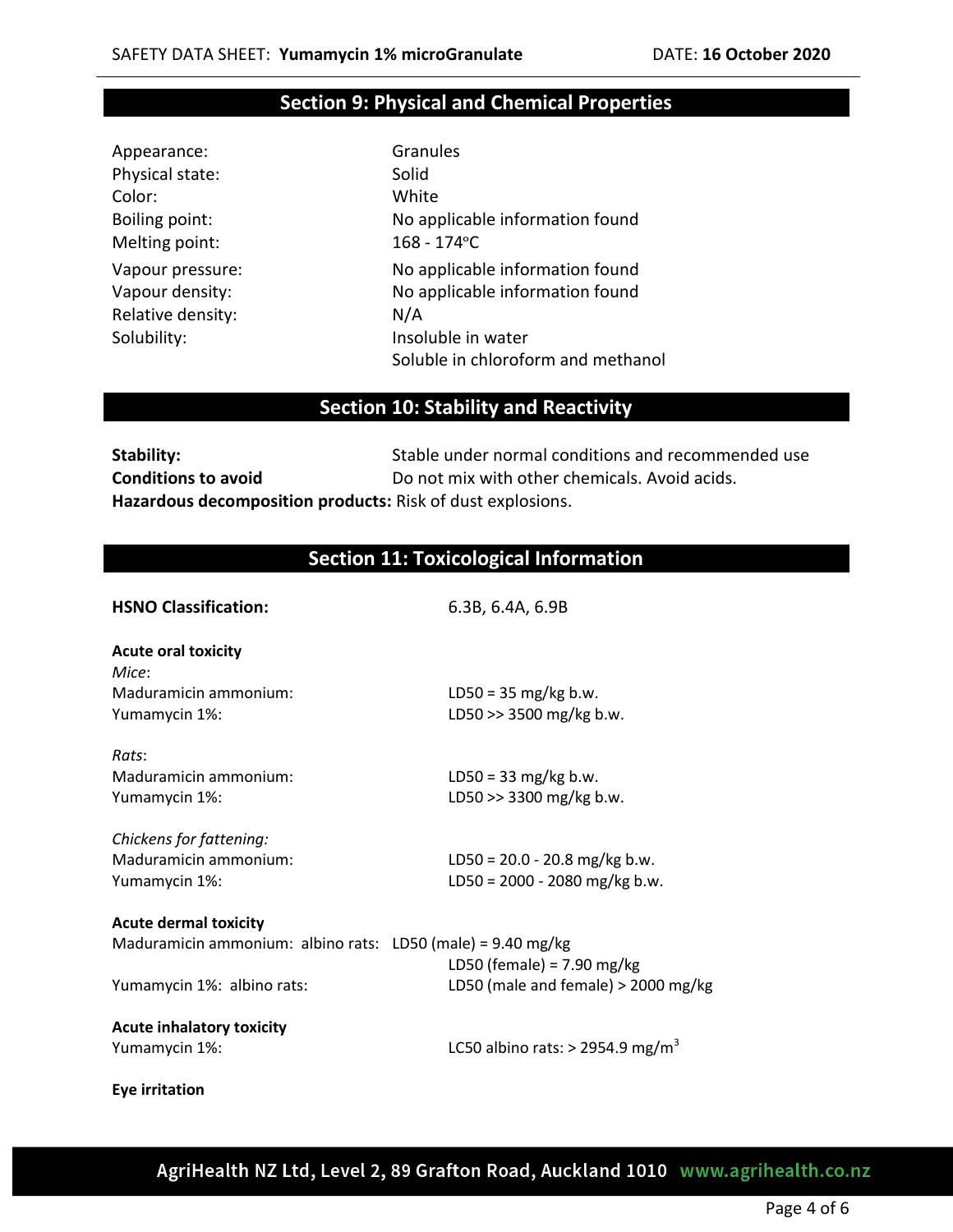Yumamycin 1% - rabbit – causes moderate eye irritation with symptoms of pain and changes in the cornea and the conjunctiva of the eye. This information is confirmed by data obtained with maduramicin ammonium.

### **Skin irritation**

Yumamycin 1% - rabbits – 500 mg - lack of irritation and corrosive potential.

## **Skin sensitisation effect**

Yumamycin 1% – albino guinea pigs – not a contact sensitiser.

### **Mutagenicity**

The active ingredient maduramicin ammonium was found to be a non-mutagenic agent in the mouse micronucleus test.

### **Reproductive toxicity**

The teratogenic studies performed on the active ingredient maduramicin ammonium demonstrated no teratogenic potential.

# **Section 12: Environmental Information**

**HSNO Classification:** Not hazardous

Not expected to bioaccumulate. Not persistent in the environment.

| <b>Section 13: Disposal Considerations</b> |                                                                                                                                                               |  |
|--------------------------------------------|---------------------------------------------------------------------------------------------------------------------------------------------------------------|--|
| <b>Disposal Information:</b>               | Preferably dispose of the product by use. Otherwise dispose of<br>product and packaging at an approved landfill or other approved<br>facility.                |  |
|                                            | <b>Section 14: Transport Information</b>                                                                                                                      |  |
| <b>Land Transport</b>                      | Not classified as dangerous goods for transport under NZ Standard<br>5433:2007 Transport of Dangerous Goods on Land.                                          |  |
| <b>Air Transport</b>                       | Not classified as dangerous goods for transport under International<br>Civil Aviation Organisation and International Air Transport Association<br>regulations |  |
| <b>Sea Transport</b>                       | Not classified as dangerous goods for transport under International<br>Maritime Organisation regulations                                                      |  |
| <b>UN Number</b>                           | N/A                                                                                                                                                           |  |
| <b>Proper Shipping Name</b>                | N/A                                                                                                                                                           |  |
| <b>DG Class</b>                            | N/A                                                                                                                                                           |  |

AgriHealth NZ Ltd, Level 2, 89 Grafton Road, Auckland 1010 www.agrihealth.co.nz